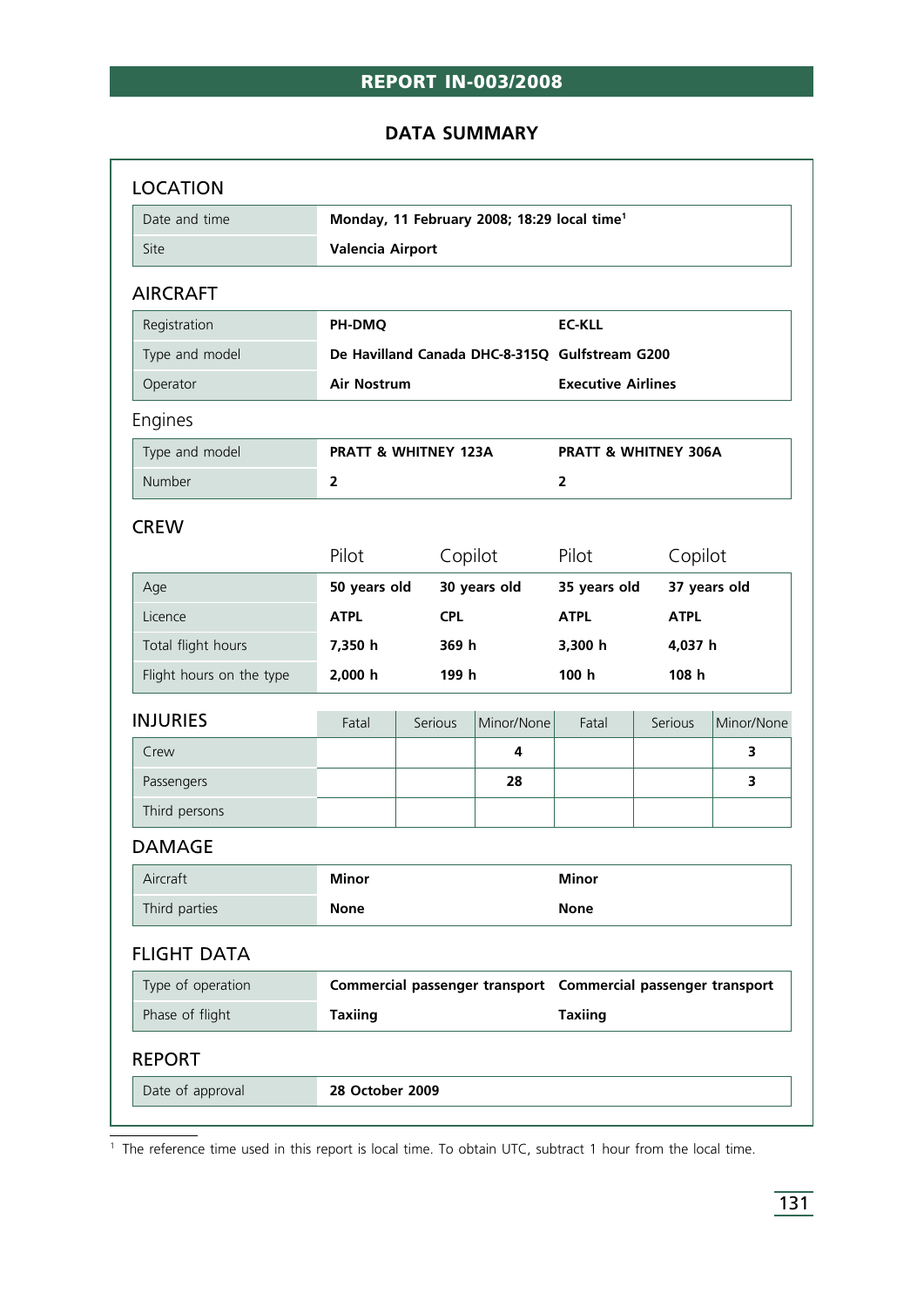#### **1. FACTUAL INFORMATION**

#### **1.1. History of the flight**

On Monday, 11 February 2008, aircraft EC-KLL, inbound from Torrejón airport, landed on runway 30 of Valencia airport at  $18:24<sup>2</sup>$  with 6 persons onboard. It left the runway via taxiway H6 and was cleared to taxi to the H5 runway holding point, where it had to stop. A signalman was waiting for it there to guide it across the runway and on to the south apron (Figure 2).

Three minutes after aircraft EC-KLL landed, aircraft PH-DMQ, inbound from Seville airport, landed with a total of 32 people onboard. It left the runway via taxiway H7 and was cleared to taxi on taxiway N, perpendicular to H5, to gate B, where a signalman was waiting for it (Figure 2).

At 18:29, as aircraft PH-DMQ was transiting on taxiway N with aircraft EC-KLL stopped at H5, the right wingtip of the former struck the vertical stabilizer of the latter, resulting in minor damage to each (Figure 1). Aircraft PH-DMQ continued taxiing until it reached the signalman's car, which guided it to its parking stand on the north apron. Aircraft



Figure 1. Damage to aircraft EC-KLL and PH-DMQ

 $2$  The reference time used in this report is the local time as recorded by the control tower.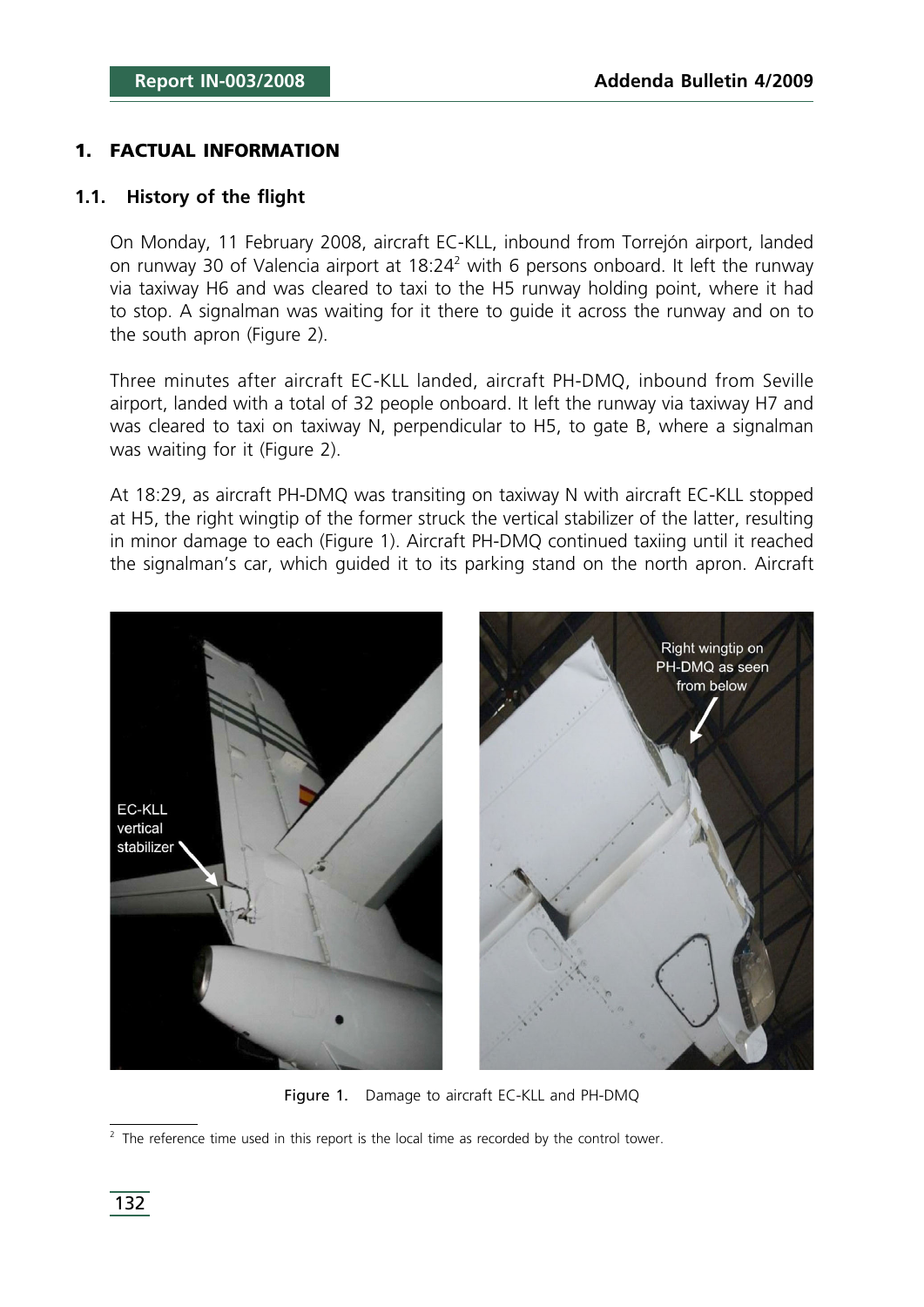

Figure 2. Taxi paths by aircraft EC-KLL and PH-DMQ

EC-KLL, after being informed by the marshal of the damage, taxied under its own power to its stand on the south apron.

Visibility conditions were good and under daylight, although it was close to sunset.

#### **1.2. ATC information and flight recorders**

ATC communications between the control tower at Valencia airport and the aircraft confirm the following sequence of events:

- 17:24:15 Landing of aircraft EC-KLL.
- 17:24:53 EC-KLL cleared by ATC to taxi to H5 and hold short of runway.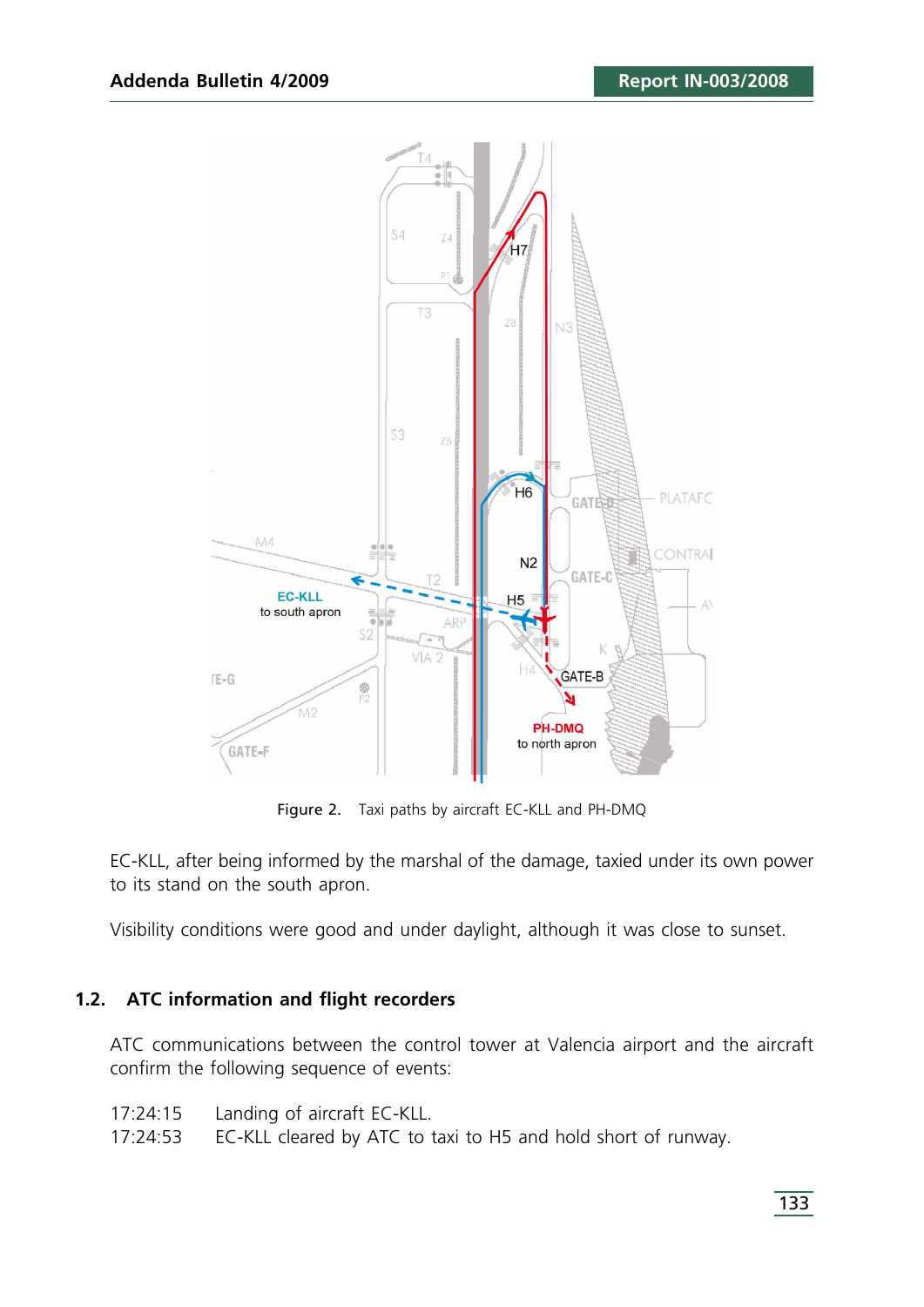- 17:27:10 Landing of aircraft PH-DMQ.
- 17:27:28 EC-KLL reaches H5.
- 17:27:40 PH-DMQ cleared by ATC to taxi to gate B.
- 17:29:20 Impact between aircraft PH-DMQ and EC-KLL.

#### **1.3. Aerodrome information**

The published aerodrome map for ground movements in effect at the time of the incident showed the following configuration for the area where the impact occurred: two runway holding points on taxiway N2, one on taxiway H4 and none on H5 (Figure 3).

The actual airport configuration for the same area featured (Figure 3):

- A mandatory NO ENTRY marking at H4.
- A runway holding point and intermediate holding point at H5. The H5 runway holding point was equipped with stop bar lights and an inscription on the pavement with the characters H5 in yellow letters on a black background situated behind the dashed lines. There were no signs. The intermediate holding point had no lights.
- Two intermediate holding points at N2 (Figure 3), neither of which had lights.
- At the intersection of H5 with runway 12/30, a curved transition area had been built for the purpose of converting H4 into a rapid exit taxiway for runway 12.



Figure 3. Markings in the impact area (distances in meters)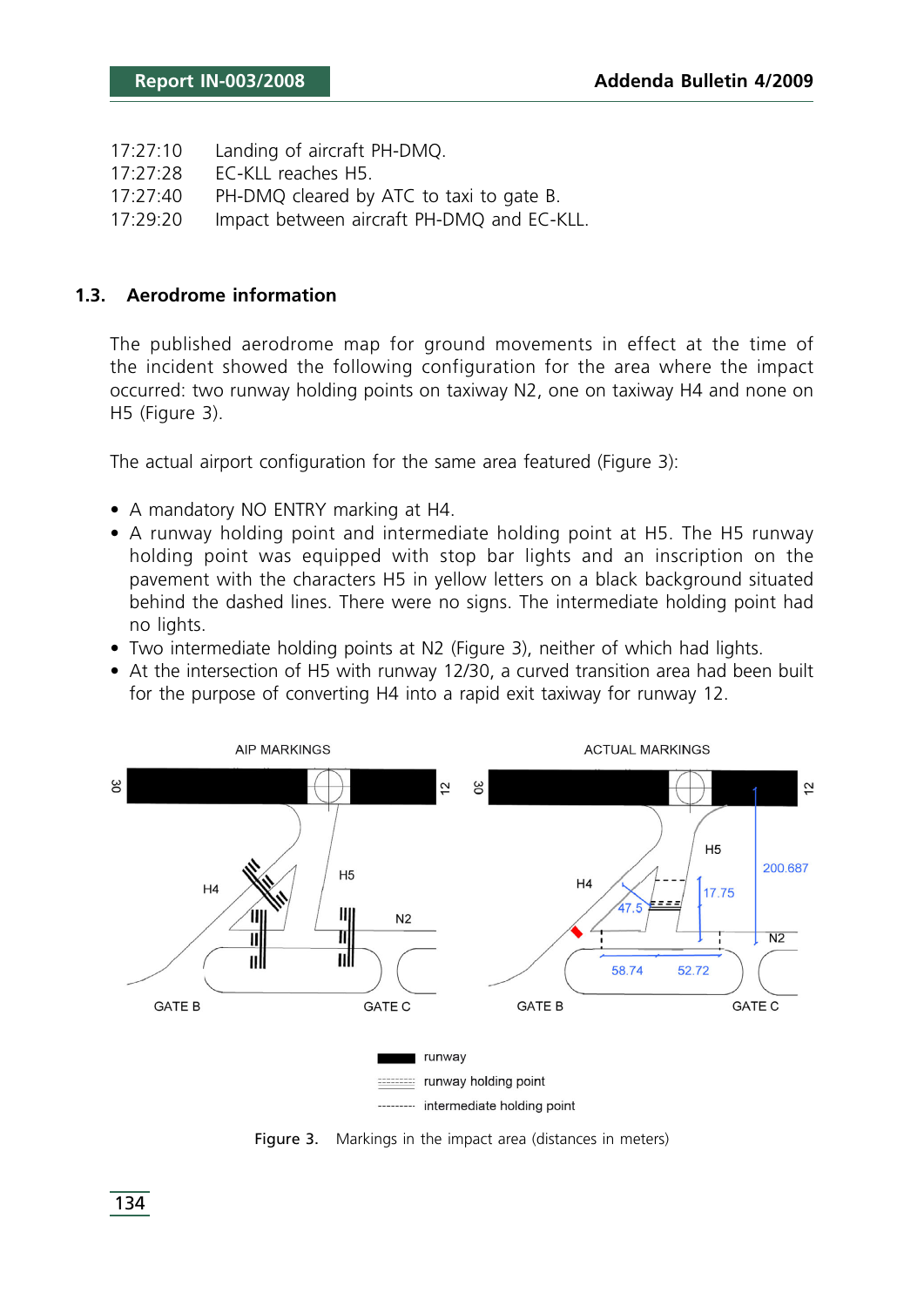Valencia airport had undergone a major renovation in the spring of 2007, and minor construction was still ongoing at the time of the incident. As a result of this work, the aerodrome classification went from 4D to 4E, in accordance with ICAO specifications.

At the time of the incident, there were no published taxiing restrictions in the AIP for N2, either in normal or low visibility conditions. The general taxiing procedures specified that pilots were responsible for avoiding collisions with other aircraft while taxiing in the stand and in areas out of view of the control tower.

#### **1.4. Tests and research**

#### 1.4.1. *Statements*

The crew of aircraft PH-DMQ stated that it saw aircraft EC-KLL stopped on H5. The captain, seated on the left, was the pilot flying. Both pilots were looking outside as they approached and thought there was enough room to pass. At the exact moment of the collision there was no visibility from the PH-DMQ´s captain left seat with respect to the EC-KLL, which was to his right. Although night was falling, visibility was good.

The captain of aircraft EC-KLL stated that he felt an impact in the rear of the airplane and when they looked back, they saw aircraft PH-DMQ passing by.

The signalman for EC-KLL stated that the aircraft was properly positioned at the holding point, some two meters away at most from the marking. The signalman's vehicle was to the left of the aircraft, although they are generally positioned in front.

The controller stated that he watched both aircraft while they were taxiing without noticing anything out of the ordinary, and that he cleared PH-DMQ to gate B because there were no taxiing restrictions between H5 and taxiway N and he thought there was sufficient room. Visibility was good.

#### 1.4.2. *Distance calculation*

Taking into account the length of aircraft EC-KLL (18.97 m), the wingspan of PH-DMQ (27.43 m), the actual distance between the runway holding point at H5 and the taxiway N2 centerline (35.45 m), and assuming the aircraft were positioned exactly at the holding point sign and taxiing on the centerline, respectively, the distance separating the two was 2.7 m.

#### 1.4.3. *DGAC verification*

As a result of the incident, the DGAC was asked to verify the criteria for the location of the runway holding point at H5 with respect to the runway and taxiways H4 and N2.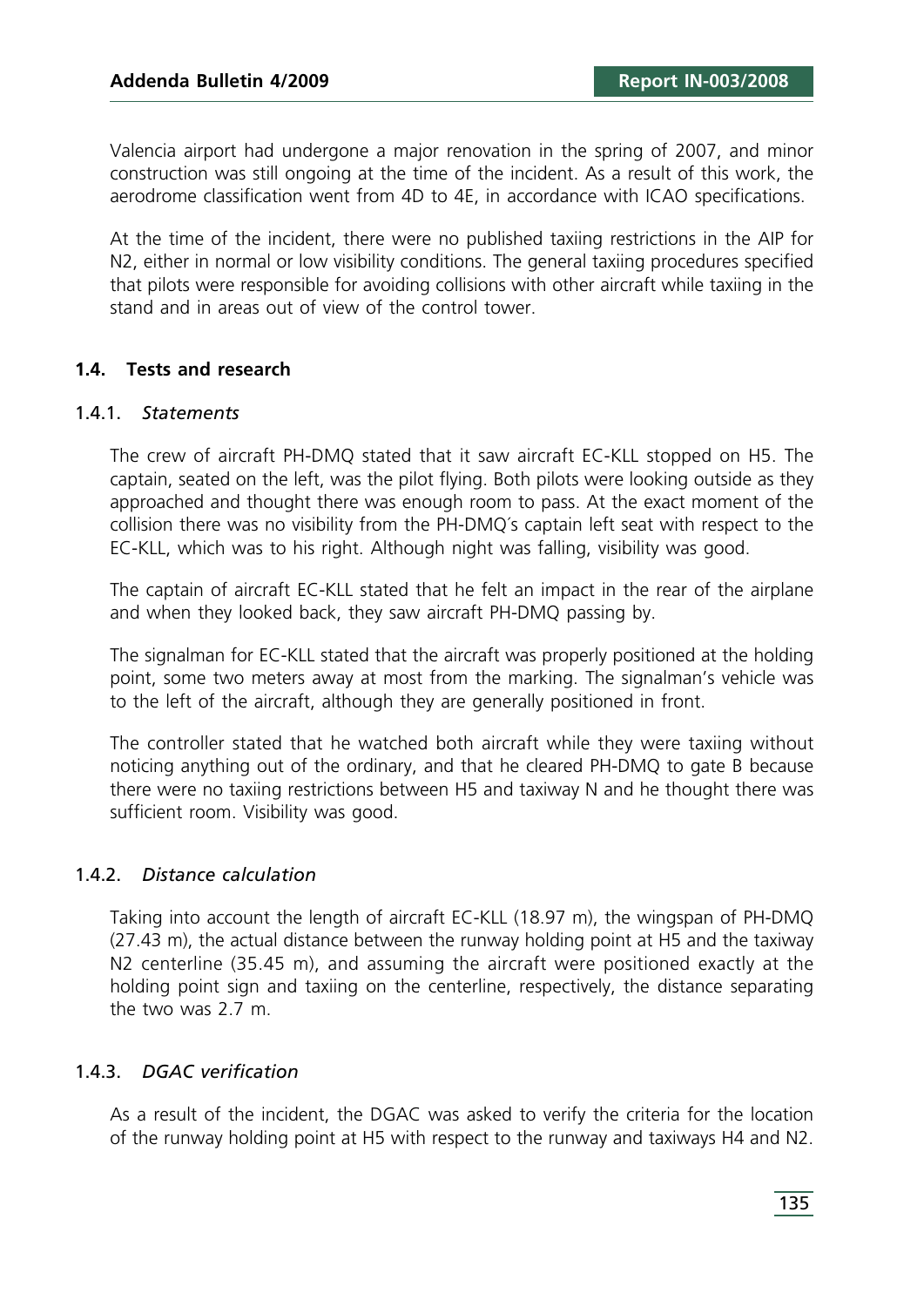Following its study, the DGAC confirmed that the layout complied with all of the regulations specified in ICAO Annex 14.

## **1.5. Additional information**

#### 1.5.1. *Aerodrome distances and markings*

There are no published directives in Spain for aerodrome design. The reference used in practice is Annex 14, Volume I, to the ICAO, which specifies that aircraft with a wingspan of 52 m up to but not including 65 m may operate in aerodromes with code elements 4E (Table 1.1, Annex 14).

In order to safeguard the runway, a minimum distance of 90 m is specified between the runway centerline and the runway holding point for aerodromes with code letter E and category I, II or III precision approaches (Table 3.2, Annex 14). The separation distance between a runway centerline and a taxiway centerline for an instrument runway at a 4E aerodrome must be 182.5 m (Table 3.1, Annex 14).

As regards taxiways, a separation distance of 47.5 m is specified between the centerline of a taxiway (that is not an aircraft stand taxilane) and any object (Table 3.1, Annex 14). This distance corresponds to the strip within which any taxiway that is not a stand taxilane must be situated, and inside which no other object should be placed that could endanger taxiing airplanes (3.11.1, 3.11,2 and 3.11.3, Annex 14).

When an intermediate holding point marking is situated at the intersection of two paved taxiways, it shall be placed at a sufficient distance from the edge of the intersecting taxiway so as to provide safe separation between taxiing aircraft (5.2.11.3, Annex 14). The intermediate holding point marking shall consist of a single broken line (5.2.11.5, Annex 14). Intermediate holding points, except for those that include stop bars, shall be equipped with intermediate holding point lights when they are intended for use in runway visual range conditions less than a value of 350 m (5.3.20.1, Annex 14).

A pattern "A" runway holding point marking (double unbroken line and double broken line) shall be supplemented with a runway designation sign (5.4.2.3, Annex 14) which, being a mandatory instruction sign, shall consist of an inscription in white on a red background (5.4.2.2 and 5.4.2.12, Annex 14).

If the appropriate authority deems it impractical to install an information sign where one would normally be installed, an information marking shall be displayed on the surface of the pavement (5.2.17.1, Annex 14). This marking shall be located so as to be legible from the cockpit of an approaching aircraft (5.2.17.5, Annex 14) and shall have a yellow inscription on a black background when it replaces or supplements a location sign (5.2.17.6, Annex 14).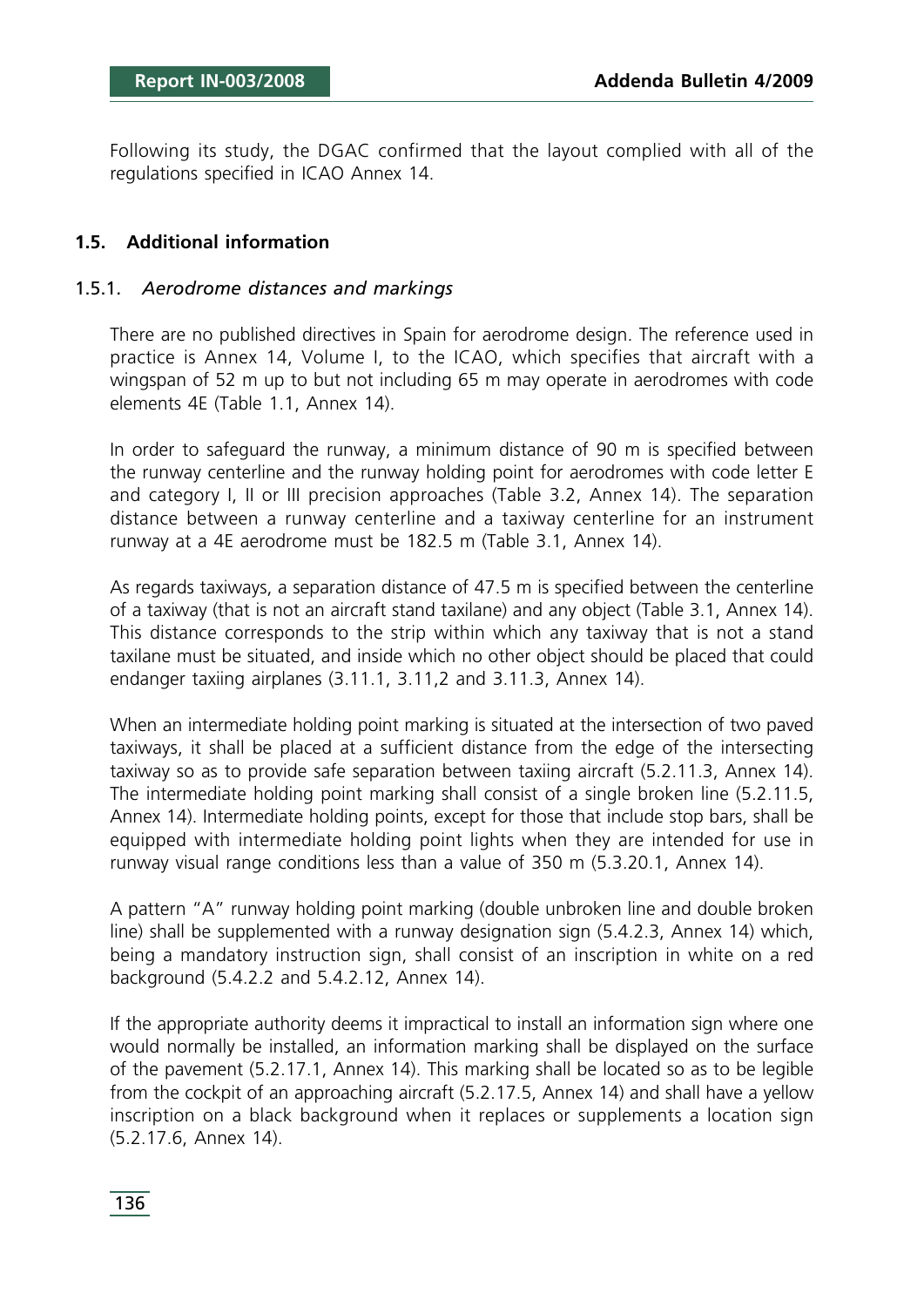#### 1.5.2. *Aerodrome operation*

Annex 14 defines a runway holding point as a point intended to protect a runway and at which taxiing aircraft and vehicles shall stop and wait unless the control tower at the aerodrome authorizes otherwise. The intermediate holding point is defined as a designated point intended to control traffic and at which taxiing aircraft and vehicles shall stop until further cleared to proceed by the aerodrome control tower.

The Air Traffic Regulations (RCA<sup>2</sup>, from its abbreviation in Spanish) defines taxiing holding points as those designated points at which taxiing aircraft and vehicles shall stop and wait unless otherwise authorized by the aerodrome control tower.

### **2. ANALYSIS**

#### **2.1. Relative positions of both aircraft**

The impact between aircraft EC-KLL and PH-DMQ occurred as aircraft PH-DMQ was taxiing on taxiway N2 and aircraft EC-KLL was stopped at the runway holding point on taxiway H5.

Aircraft EC-KLL is considered to have been properly stopped, considering that the position of the aircraft cannot be exactly adjusted to the location of the markings. Moreover, under other circumstances the signalman's car could have been in front of the aircraft and equally properly positioned so aircraft EC-KLL had been further back than how it was positioned at the time of the incident. As for aircraft PH-DMQ, its movement on taxiway N2 was executed properly. No deviations from the centerline were detected. Even if they had, the design of the taxiways, due to their width and safety margins, allow certain deviations, since it is assumed that aircraft are not always going to taxi exactly over the centerline. It is therefore considered that the positions and motions of the aircraft involved in the incident were not influencing factors in the incident.

The distance separating the two aircraft was 2.7 m (assuming they were located exactly at the holding point and the taxiway centerline). This small separation distance was reduced by the inexact position in the actual displacement of both aircraft and led to the right wingtip of the taxiing aircraft impacting the vertical stabilizer of the stopped aircraft. The slight depth of the impact on aircraft EC-KLL confirms that the deviation with respect to nominal positions was minimal for both aircraft and rules out a location outside of the normal tolerance margins for either.

The physical characteristics of aircraft EC-KLL and PH-DMQ were not limiting as regards the largest dimension airplane that can operate at the airport. If both aircraft had been of the critical size in terms of wingspan and length, the right wingtip of the aircraft

<sup>&</sup>lt;sup>2</sup> Roval Decree 57/2002, of 18 January, which apporved the Air Traffic Regulation and subsequent ammendments.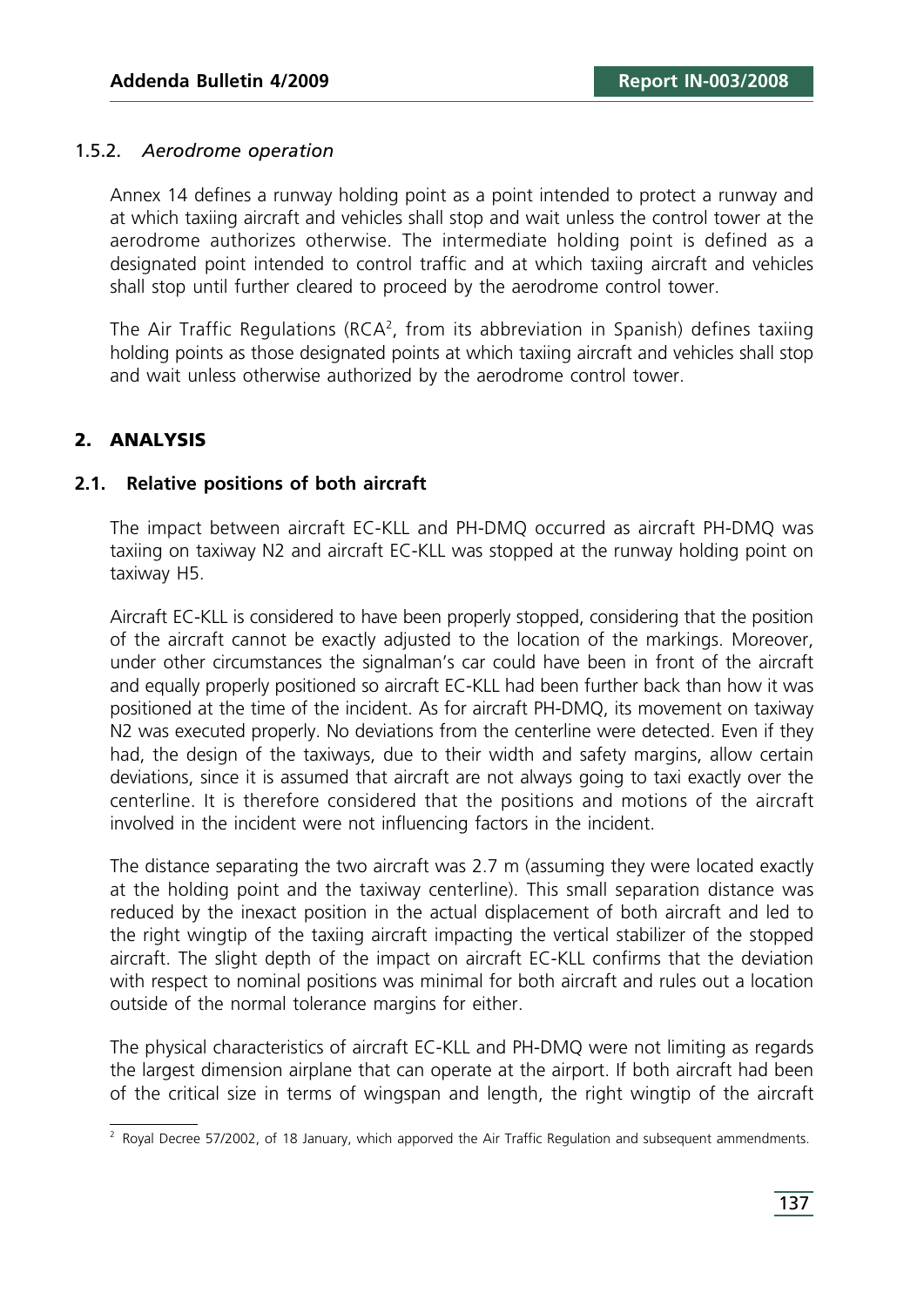taxiing on N2 would have been 3 m away from the runway holding point marking on H5, and the aircraft located at the H5 holding point would have completely occupied taxiway N2. In this extreme case, even had an ATC clearance been granted, the taxiing aircraft would have stopped given the impossibility of continuing to taxi. In the case at hand, the size of the aircraft left room for doubt as to the space available to pass.

#### **2.2. Meteorological conditions**

The weather conditions present at the time of the incident were not a contributing factor since, even though twilight was approaching, neither the crews, signalmen or controller reported any visibility problems. Both the controller and the crew of aircraft PH-DMQ were aware of the presence and position of aircraft EC-KLL.

#### **2.3. ATC clearances**

The communications records from the Valencia airport control tower revealed that aircraft EC-KLL was in a position that had previously been authorized by ATC. Aircraft PH-DMQ was moving in accordance with a previous clearance to taxi to gate B and which exempted it from having to stop at the intermediate holding point prior to reaching H5. We can therefore dismiss the possibility that either aircraft was in a position that was contrary to ATC instructions.

The purpose of the two intermediate holding points on N2 is to protect aircraft that are going to cross or exit the runway via H5 or H4, since it is easier to stop an aircraft taxiing at low speed on N2 than one that has just exited the runway via rapid exit taxiway H4, for example. The purpose of the intermediate holding points is precisely this, to protect other aircraft taxiing on a crossing taxiway. It may have been more appropriate for aircraft PH-DMQ to have remained at the intermediate holding point before the intersection with H5 until aircraft EC-KLL had left its position. Bearing in mind the nature and purpose of holding points, it would have been considered unnecessary to publish any taxiing restriction or warning for N2.

The controller was aware of the position of aircraft EC-KLL when he cleared PH-DMQ to taxi behind it. He had a direct line of sight to both and was in fact watching them during the taxi run. To reiterate, had the dimensions of both aircraft been greater, such a clearance would not have been issued and the need for the taxiing aircraft to stop at the intermediate holding point would have been more apparent.

### **2.4. Airport design**

The actual configuration of Valencia airport in the area of the impact has the following objectives: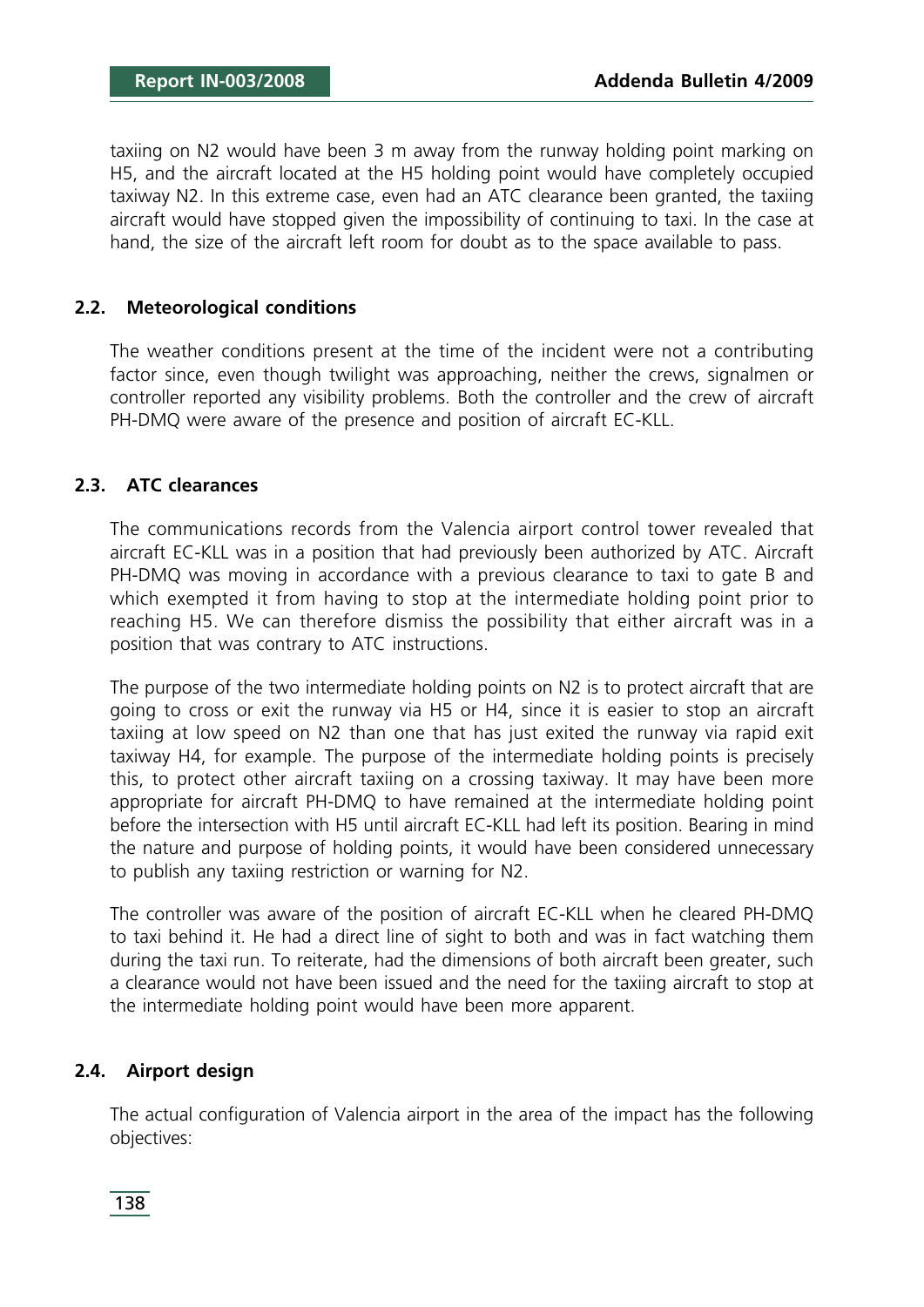- (Figure 4A-1) To protect aircraft on the runway from any obstacle, an aircraft stopped at runway holding point H5 being such an obstacle. To achieve this, the separation between the two exceeds the 90 m specified in Annex 14.
- (Figure 4A-2) To protect aircraft taxiing on N2 from runway traffic with a separation of 200.6 m, in excess of the 182.5 m specified in Annex 14.
- (Figure 4A-3) To stop an aircraft at the H5 runway holding point so as to allow an aircraft to leave the runway via H4. To achieve this, the separation distance between H4 and an obstacle, in this case an aircraft stopped at runway holding point H5, complies with the 47.5 m specified in Annex 14.



Figure 4A. Traffic flow in area N2-H5

- (Figure 4B-4) To protect aircraft taxiing on H5 by having aircraft stop at the N2 intermediate holding points, maintaining a distance in excess of 47.5 m between the centerline of H5 taxiway and the nose of any airplane (considered an obstacle). This is essentially the situation that arose in the incident described in this report, in which aircraft EC-KLL should have been considered as taxiing on H5.
- (Figure 4B-5) To protect aircraft taxiing on N2 by stopping aircraft at the H5 intermediate holding point, maintaining a distance in excess of 47.5 m. The H5 holding point stops those aircraft proceeding from N2 from crossing the runway. This point does not impose any obligations on aircraft proceeding from the runway to N2, however, hence the location of the intermediate holding point on H5.



Figure 4B. Traffic flow in area N2-H5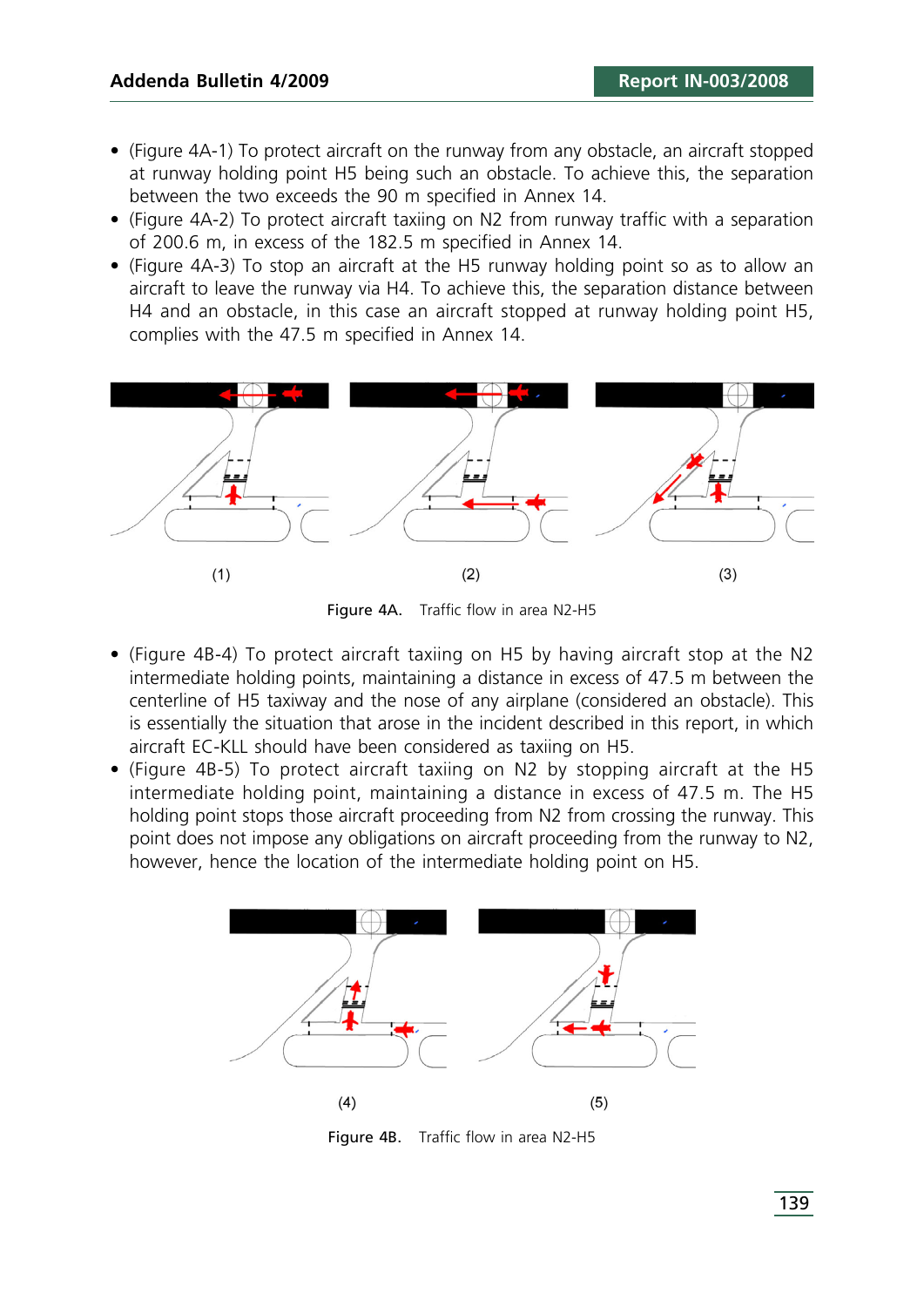As this last configuration explains, the H5 holding point closest to the runway is not marked as a runway holding point, but rather as an intermediate holding point whose sole purpose is to protect the intersection of H5 and N2 for traffic moving toward N2. This configuration requires a stoppage of operations on the runway since a critical aircraft (of maximum dimensions) stopped at intermediate holding point H5 would violate the 90-m clearance for category I, II and III operations. The existence of an intermediate holding point closer to the runway that the runway holding point could create confusion, since it is not typical for the second to be closer to the runway than the first. This scenario is the object of a safety recommendation aimed at studying other possible solutions for taxiing on H5 and N2, or to issue an explanatory note on the traffic flows in this area.

The application of a 47.5 m separation value between the centerline of taxiway N2 and an aircraft stopped at holding point H5, this being understood as an object, is considered unclear. The application of this criterion would mean that the 47.5 m should be ensured between the centerline of the taxiway and the tail of the longest length aircraft that could operate at the airport. Supposing a wingspan similar to the length, this would mean that the marking for the runway holding point should be 112.4 m away from the centerline of the taxiway that crosses it. If the 90-m minimum clearance between runway and runway holding point for categories I, II and III is added, the conclusion is that a separation distance between the taxiway and the runway above the minimum specified in Annex 14 would be required. As a result of its enquiry, the DGAC agrees that this criterion is not applicable between N2 and the H5 holding point.

#### **2.5. Other aspects of airport design**

Although it is irrelevant to the incident, some discrepancies were noted between the actual configuration in the area of the incident and that published in the AIP (aerodrome map for ground movements), with differences both in the location and type of holding points at N2 and H5 as well as in the direction of traffic on H4.

The H5 and N2 intermediate holding points did not have lights even though both taxiways are used in low-visibility conditions. In these cases, Annex 14 requires that the intermediate holding points be equipped with stop bars or intermediate holding point lights. This requirement is particularly important given that under low-visibility conditions, the markings are not visible from the cockpit and only the presence of lights can indicate the stopping point. Failing to stop at these points could allow aircraft to continue moving toward the intersection of taxiways H5 and N2, where there could be other taxiing aircraft.

Lastly, the H5 runway holding point did not have associated with it any runway designator marking as specified in Annex 14. These markings are usually accompanied by an information sign that, in the case of Valencia airport, had been replaced by a pavement marking.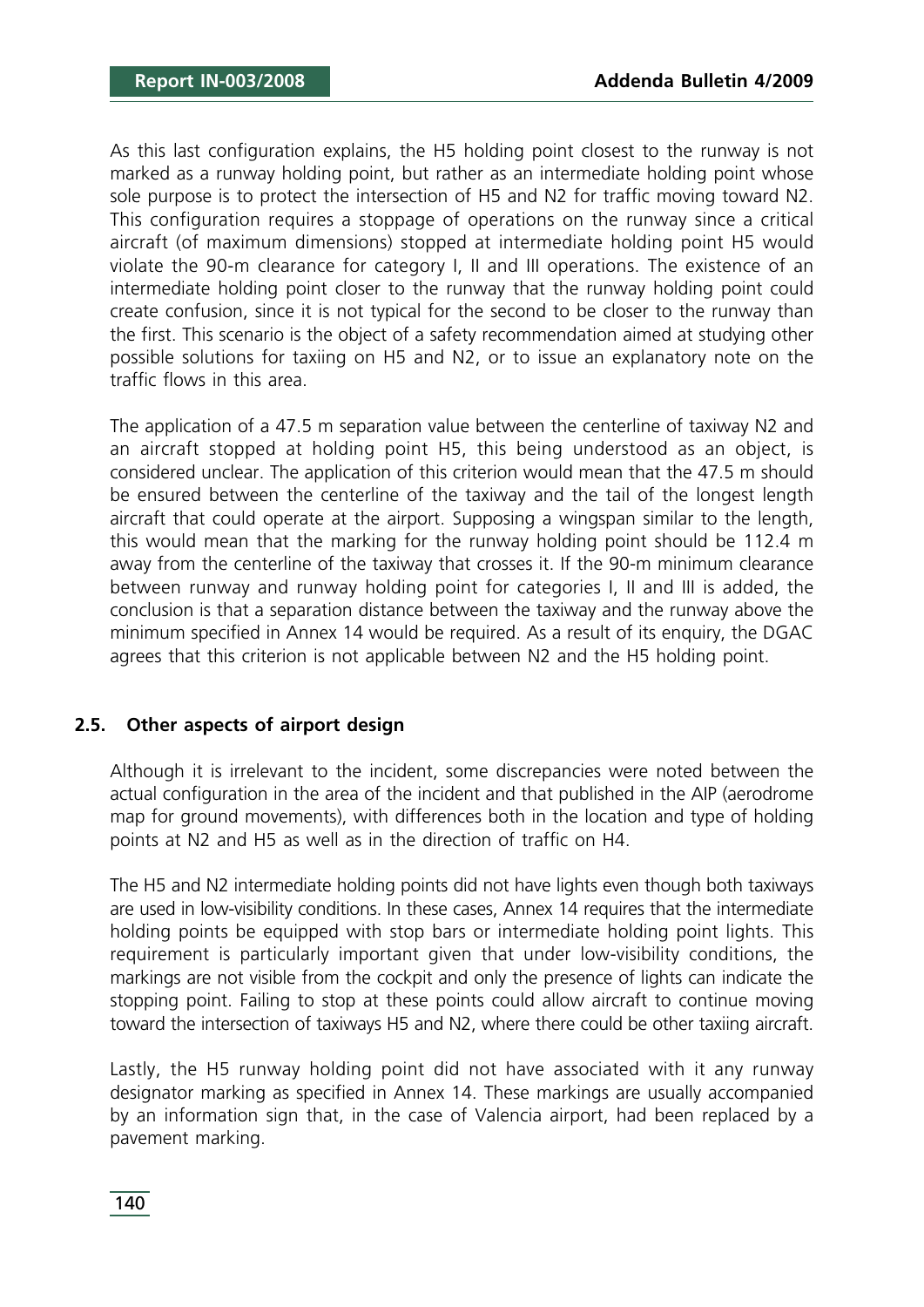These marking deficiencies noted in the impact area, as well as the inaccuracy of the information published in the AIP with respect to existing conditions, are the object of a safety recommendation.

## **3. CONCLUSIONS**

#### **3.1. Findings**

- Visibility was not an influencing factor in the incident.
- Aircraft EC-KLL was stopped at the H5 runway holding point, in accordance with an ATC instruction.
- Aircraft PH-DMQ was moving on taxiway N2 in accordance with an ATC instruction that exempted the requirement to stop at the intermediate holding point prior to the intersection with H5.
- The controller and PH-DMQ crew were aware of the presence of aircraft EC-KLL on H5.
- The impact between the right wingtip of aircraft PH-DMQ and the vertical stabilizer of aircraft EC-KLL was very slight.
- The aerodrome map for ground movements published in the AIP had erroneous information on the location and types of holding points and on the direction of traffic on taxiways H4, H5 and N2.
- The markings, signs and lighting at the runway holding points and intermediate holding points were not in accordance with ICAO Annex 14 guidelines.

#### **3.2. Causes**

The cause of the incident is considered to be an inadequate clearance issued to aircraft PH-DMQ by ATC to continue moving on taxiway N2 when it should have been told to stop at the N2 holding point.

This clearance to continue taxiing was carried out by aircraft PH-DMQ, whose crew believed there was sufficient room to pass. This assessment proved incorrect, resulting in the impact.

If the aircraft involved in the incident had been of larger dimensions, the one stopped on H5 would have completely occupied taxiway N2, which would have evidenced the need to stop.

### **4. SAFETY RECOMMENDATIONS**

Although not considered relevant to the incident, irregularities were noted in the contents of the aerodrome map for ground movements at Valencia airport, both as